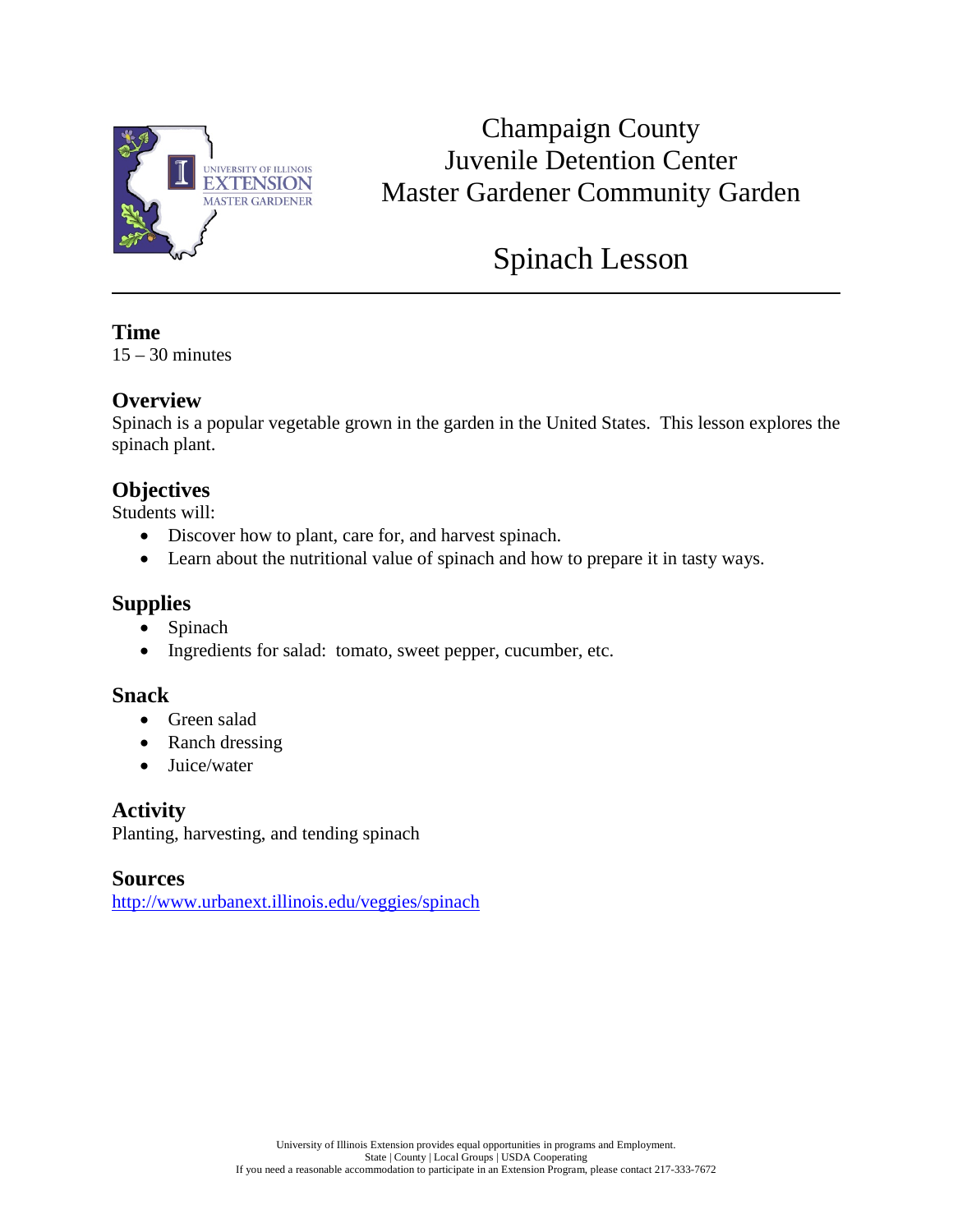## **Spinach**

- **DO:** Begin by introducing yourself and the other Master Gardeners by first names.
- **SAY:** Good afternoon. We are a group of Master Gardeners of Champaign County here to provide a gardening program today at JDC. In the fall and winter months we come every other week to give a lesson on plants, eating right, and taking care of the planet. In the spring and summer we work together with you to plant and maintain a vegetable and flower garden in the outside rec area. (depending on time… I became interested in gardening because… Does anyone else have gardening experience or a relative who gardens?)

Today's lesson will be… I am… with other volunteers… (introduce themselves). (Participants may introduce themselves also.)

Today we are going to talk about a popular garden green, spinach.

Spinach growing in the garden is a welcome sign of spring. Spinach can be grown as a spring and a fall crop.

### **When to Plant**

The first planting can be made as soon as the soil is prepared in the spring. If the soil was prepared in the fall, seeds can be broadcast over frozen ground or snow cover in late winter and they will germinate as the soil thaws.

Plant successive crops for several weeks after the initial sowing to keep the harvest going until hot weather arrives. Seed spinach again in late summer for fall and early winter harvest. With mulch, borderline gardeners should be able to coax seedlings through the winter for an early spring harvest.

Spinach can be grown in hotbeds, sunrooms, or protected cold frames for winter salad. The crinkled leaved varieties tend to catch soil during rainfalls. Plant a plain leaved variety to avoid "gritty" spinach when chewed.

### **Spacing and Depth**

Sow 12 to 15 seeds per foot of row. Cover 1/2 inch deep. When the plants are one inch tall, thin to 2 to 4 inches apart. Closer spacing (no thinning) is satisfactory when the entire plants are to be harvested.

The rows may be as close as 12 inches apart, depending upon the method used for keeping weeds down. In beds, plants may be thinned to stand 4 to 6 inches apart in all directions. Little cultivation is necessary.